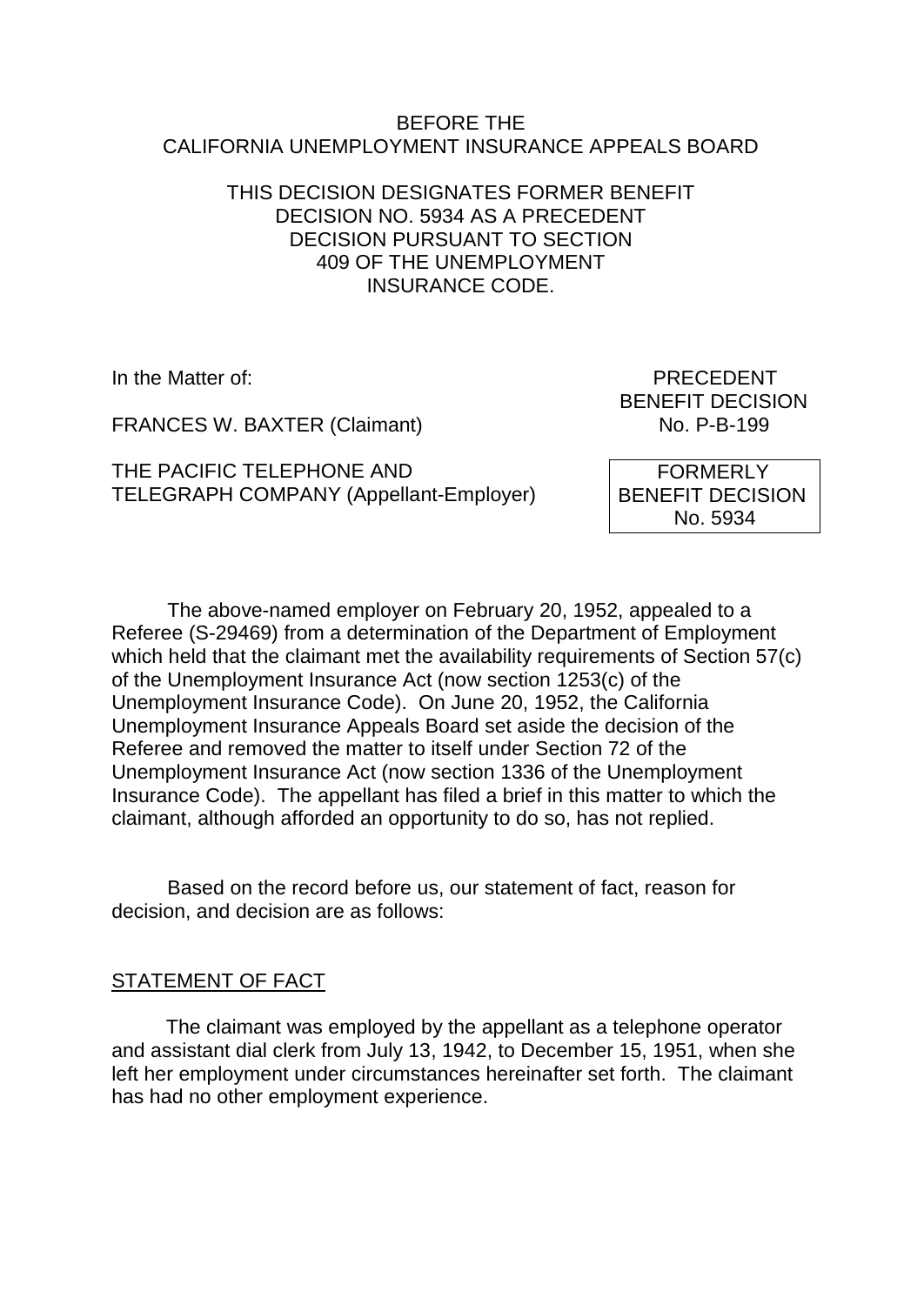On December 23, 1951, the claimant registered for work and filed a claim for benefits in the Honolulu office of the Territory of Hawaii, Bureau of Employment Security. The appellant questioned the claimant's eligibility for benefits under Section 57(c) of the Act so that on February 13, 1952, the Department issued a determination which held that the claimant met the availability requirements of section 57(c) of the Act.

In December, 1951, the claimant obtained a 30 days' leave of absence from the appellant in order to travel to Hawaii to be married. On December 21, 1951, the claimant wrote a letter to the appellant explaining that she would be unable to return upon the expiration of her leave of absence because her intended husband, a member of the United States Navy, wanted her to remain with him in Hawaii until he received orders for overseas duty. The claimant was married on December 28, 1951, and decided to remain with her husband until his transfer.

The claimant resided in Honolulu, population 230,485, during the period involved herein. The Territory of Hawaii has a law which prohibits public utilities from employing any individuals on other than a relief basis who have not established three-years residence in the island. The claimant has contacted the principal hotels in Honolulu in her search for PBX work. She was permitted to file applications for work but was told that no openings existed and that they preferred to hire "islanders." In addition the claimant applied for work in Honolulu with the telephone company, a department store, a gas company, an electric company, two banks, the pineapple companies, PBX Civil Service at the Marine Base, and as a receptionist in Waikiki. In some instances the prospective employer advised the claimant that no openings existed while in others she was told that she lacked sufficient experience to qualify for any work they had to offer. The claimant made numerous telephone calls to employers and in one instance responded to an advertisement in a local newspaper for PBX work. According to the evidence, work of the kind in which she has had experience and for which she has applied is being performed in the geographical area in which she has offered her services.

In its brief filed in this matter, the appellant requests that the question of the claimant's potential disqualification under Section 58(a)(1) of the Act (now section 1256 of the Unemployment Insurance Code) be considered. In this respect the evidence discloses that on January 25, 1952, the Department issued a determination which held that the claimant was not subject to disqualification under Section 58(a)(1) of the Act because she left her work with the appellant with good cause. A copy of this determination was mailed to and received by the appellant, but no appeal was filed by the appellant and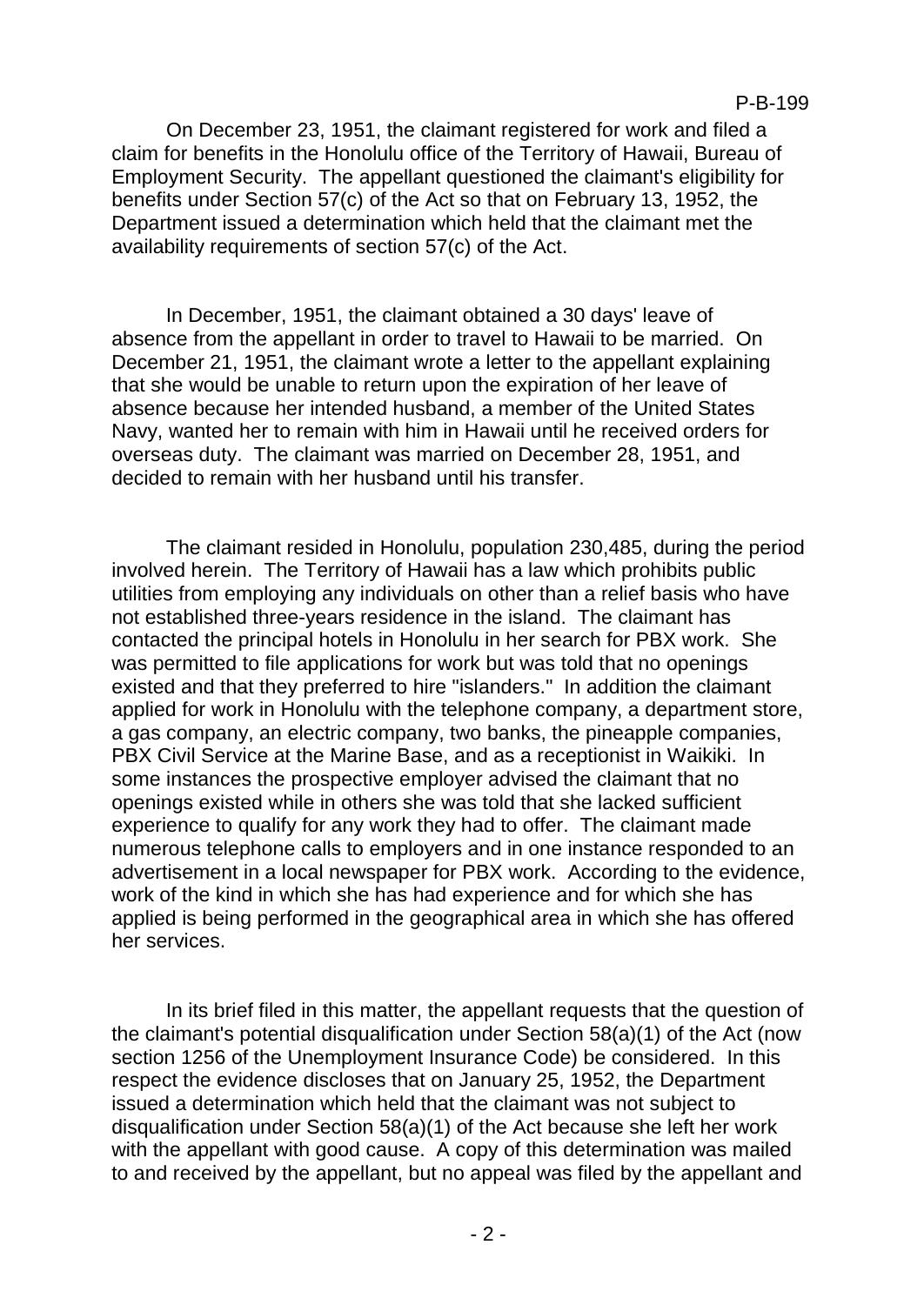the issue was not raised until the Referee's hearing on April 28, 1952. The Referee refused to consider the issue on the ground that the appellant had submitted no reasons which would constitute good cause for its failure to file a timely appeal from the Department's determination.

# REASON FOR DECISION

In our opinion the Referee acted properly in refusing to consider the merits of the determination issued by the Department on January 25, 1952, which held that the claimant left her work with good cause. We considered an identical situation in Benefit Decision No. 5463 and stated as follows:

"Here a determination had been issued by the Department which treated the issue of voluntarily leaving and no appeal had been taken from that determination so that it had become final; hence the employer had lost his right to appeal such issue. The employer has made no showing which constituted good cause for failure to file a timely appeal. Therefore, the Referee was without jurisdiction to receive evidence on the issue which was finally determined as to both the employer-appellant and the claimant. Although the evidence was received by the Referee on this issue, it was surplusage and the Referee acted properly in not treating it in his decision."

For reasons set forth above, we are unable to accede to the appellant's request that we consider the merits of the Department's determination which held that the claimant voluntarily left her work with the appellant with good cause.

Section 57 of the Unemployment Insurance Act (now section 1253(c) of the Unemployment Insurance Code) provides in part that an unemployed individual shall be eligible to receive benefits with respect to any week only if the Commission finds that:

"(c) He was able to work and available for work for such week."

In Benefit Decision No. 5079 we set forth the following principles to be applied in so-called removal situations: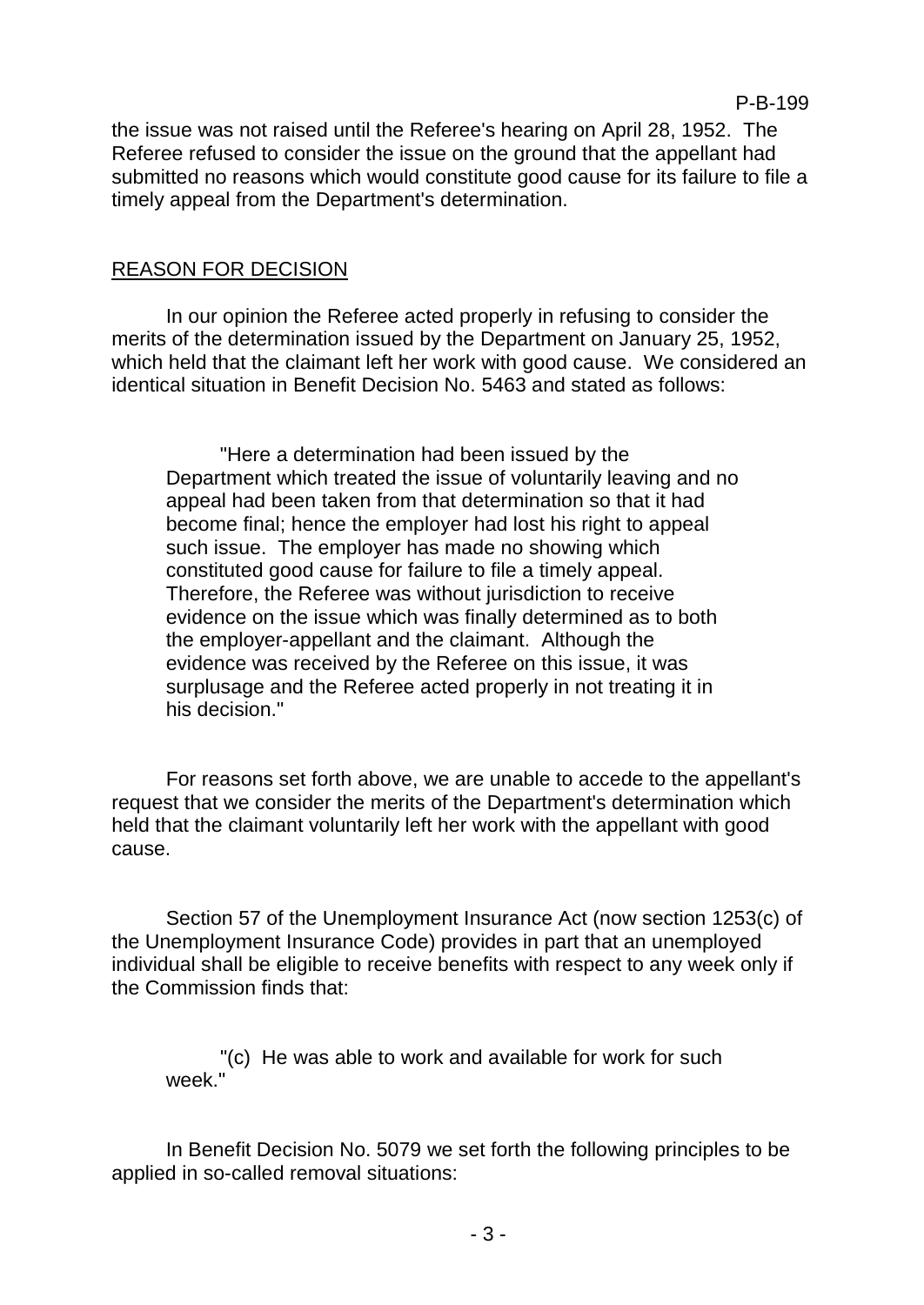"This Appeals Board has consistently adhered to the principle that a claimant who voluntarily and for personal reasons leaves employment in an area where there is work and moves to a locality where opportunities for employment in his usual occupation do not exist, and where there is little or no opportunity to obtain other employment for which he is reasonably fitted, has withdrawn from the labor market and is not available for work within the meaning of Section 57(c) of the Act. (See Benefit Decision Nos. 3967-6976, 3999-7205, and others.) However, the removal from one locality to another area does not of itself render a claimant ineligible for benefits under the Act. The right to receive benefits is not dependent upon permanency in one locality, for, if such were the case, the mobility of the labor supply would be seriously impeded. It is only when a claimant moves to a new locality where there is no labor market for his services, or where there is a labor market but he refuses to adjust his demands to the prevailing employment conditions in the new locality that the question of availability becomes an issue. This Appeals Board has held in many prior decisions that the test to be applied in determining whether there is a labor market for a claimant in a particular locality is whether there is a reasonable potential employment field. The fact that there are no openings is immaterial in determining availability for work and unemployment under such circumstances would be involuntary and properly compensable by unemployment insurance benefits."

In Benefit Decision No. 5641, we held that a claimant who was unable to obtain employment in his usual occupation because of a rule imposed by employers in the area barring the employment of persons of the claimant's advanced years, and whose age also constituted a barrier to his obtaining any other employment, was available for work although his potential employment opportunities were extremely limited.

In Benefit Decision No. 5715 involving a claimant who was in her seventh month of pregnancy but who was able to work and imposed no restrictions on suitable work, we held that the claimant was available for work despite the fact that employers in the area did not hire women who were noticeably pregnant, and the Department did not refer such individuals as a matter of policy.

We believe the above-cited decisions are decisive of the issue involved in the instant case. Although the public utilities in the area in which the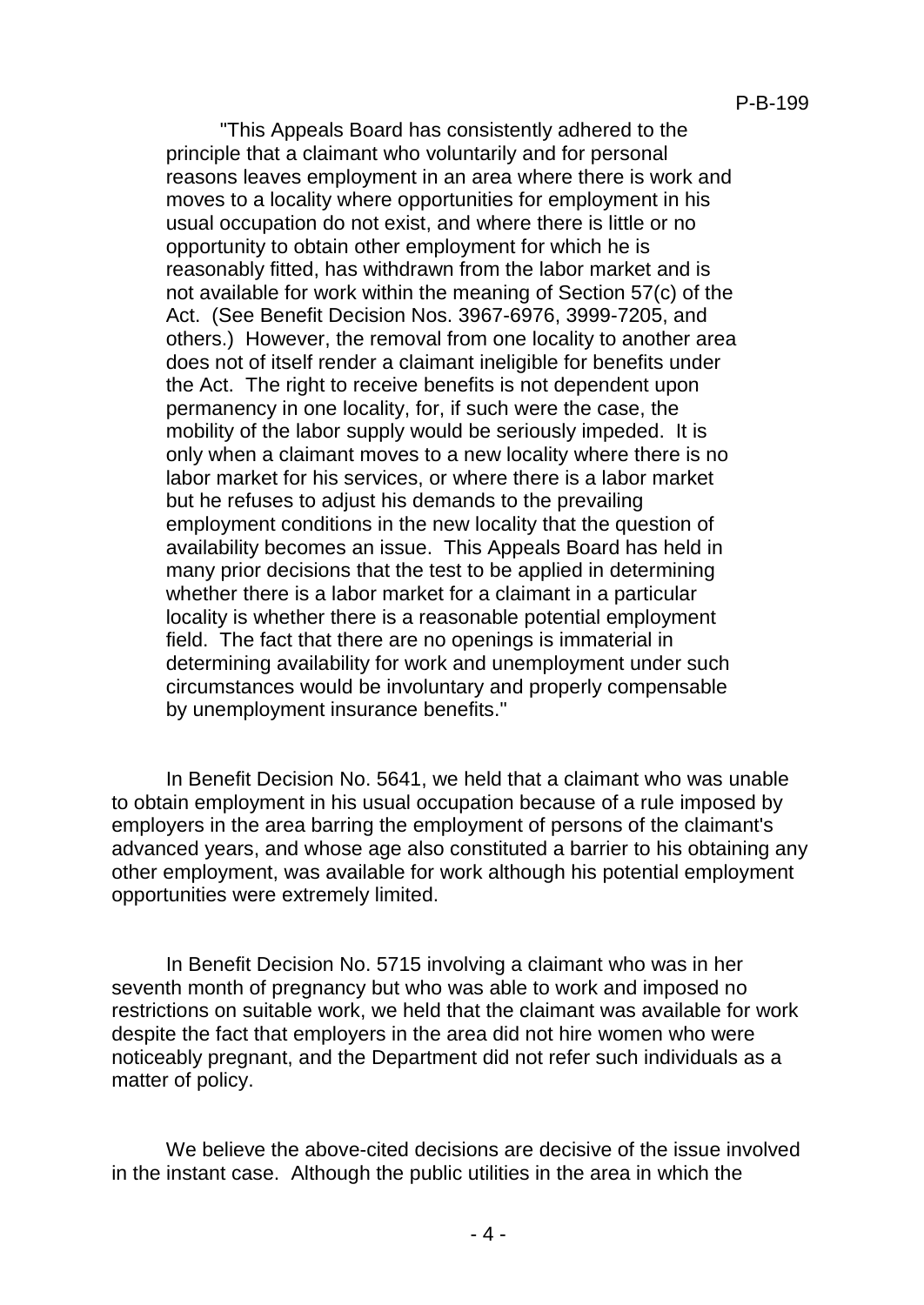claimant was offering her services are prohibited by law from employing the claimant except on a relief basis, and some of the other potential employers in the area preferred to hire permanent residents, the claimant imposed no restrictions on acceptable work, and work for which the claimant is qualified by prior experience and for which she has applied is being performed in the geographical area in which she has offered her services. Under the circumstances, we conclude that there was a potential labor market for the claimant and she therefore met the availability requirements of Section 57(c) of the Act.

### **DECISION**

The determination of the Department is affirmed. Benefits are payable provided the claimant is otherwise eligible.

Sacramento, California, January 29, 1976.

# CALIFORNIA UNEMPLOYMENT INSURANCE APPEALS BOARD

DON BLEWETT, Chairperson

MARILYN H. GRACE

CARL A. BRITSCHGI

RICHARD H. MARRIOTT

DISSENTING - Written Opinion Attached

HARRY K. GRAFE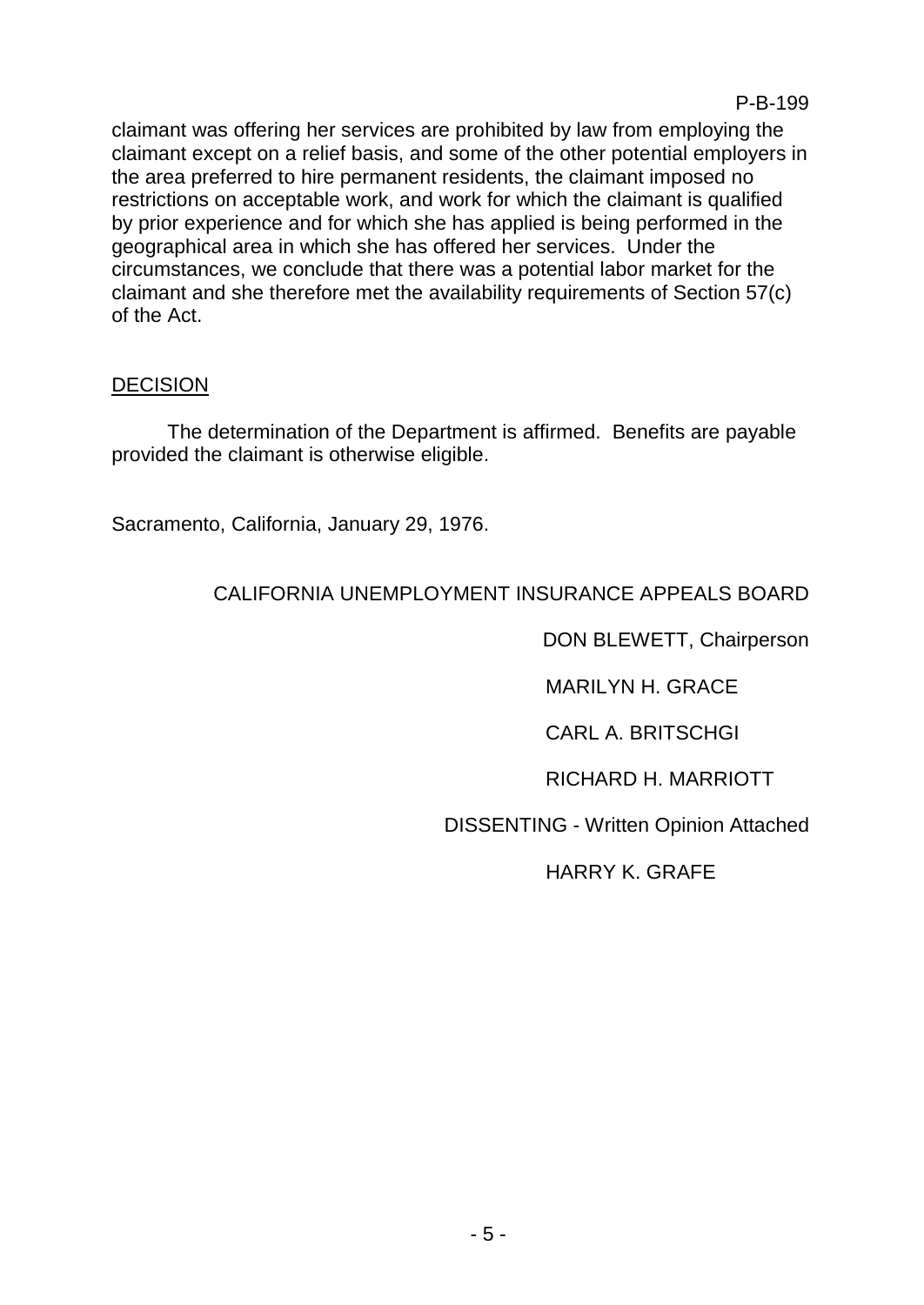#### DISSENTING OPINION

#### I dissent.

I believe the instant case is more remarkable for its ancient history than for any precedential value. Mainly, it bases its conclusion on Benefit Decision No. 5641 (which is now Appeals Board Decision No. P-B-196) and Benefit Decision No. 5715 (which is now Appeals Board Decision No. P-B-197), but does not appear to add anything to what was said in those cases.

Moreover, once again there is a serious question whether the 1952 Board had jurisdiction to consider this matter. This is another case which the Board removed to itself pursuant to section 1336 of the Unemployment Insurance Code. Contrary to the assertion on the face of the decision, there is no longer any record available for our review. Consequently, we are unable to ascertain whether the Board's removal of this matter to itself was timely within the meaning of Isobe v. California Unemployment Insurance Appeals Board (11 Cal 3d 313). The court in Isobe ruled that the ten-day limitation within which an appeal could be taken to this Board from a Referee's decision (prior to the January 1, 1976 statutory change) is also the jurisdictional time limit within which the Board could remove a case to itself pursuant to section 1336.

If we apply the presumption that each government action preceding the Board's "take-over" was performed in accordance with the law, it then appears that the Board's removal may have been in excess of the time limit established in Isobe. The employer here filed its appeal on February 20, 1952. The Referee's hearing was held on April 28, 1952. We are not told when the Referee's decision issued, but the Board's "take-over" did not occur until June 20, 1952. It seems doubtful that the Referee would require more than 30 days at the maximum to issue a decision, which would put the Board's action beyond the jurisdictional limit.

Additionally, the decision makes note of the "home-rule" prohibition which existed in 1951 when Hawaii was still a United States Territory. At that time, certain jobs were only available to persons who had established residence in the Territory for a specified duration. With the subsequent advent of statehood, such restrictions gave way to the "privileges and immunities" clause of the United States Constitution (Article IV, Section 2),